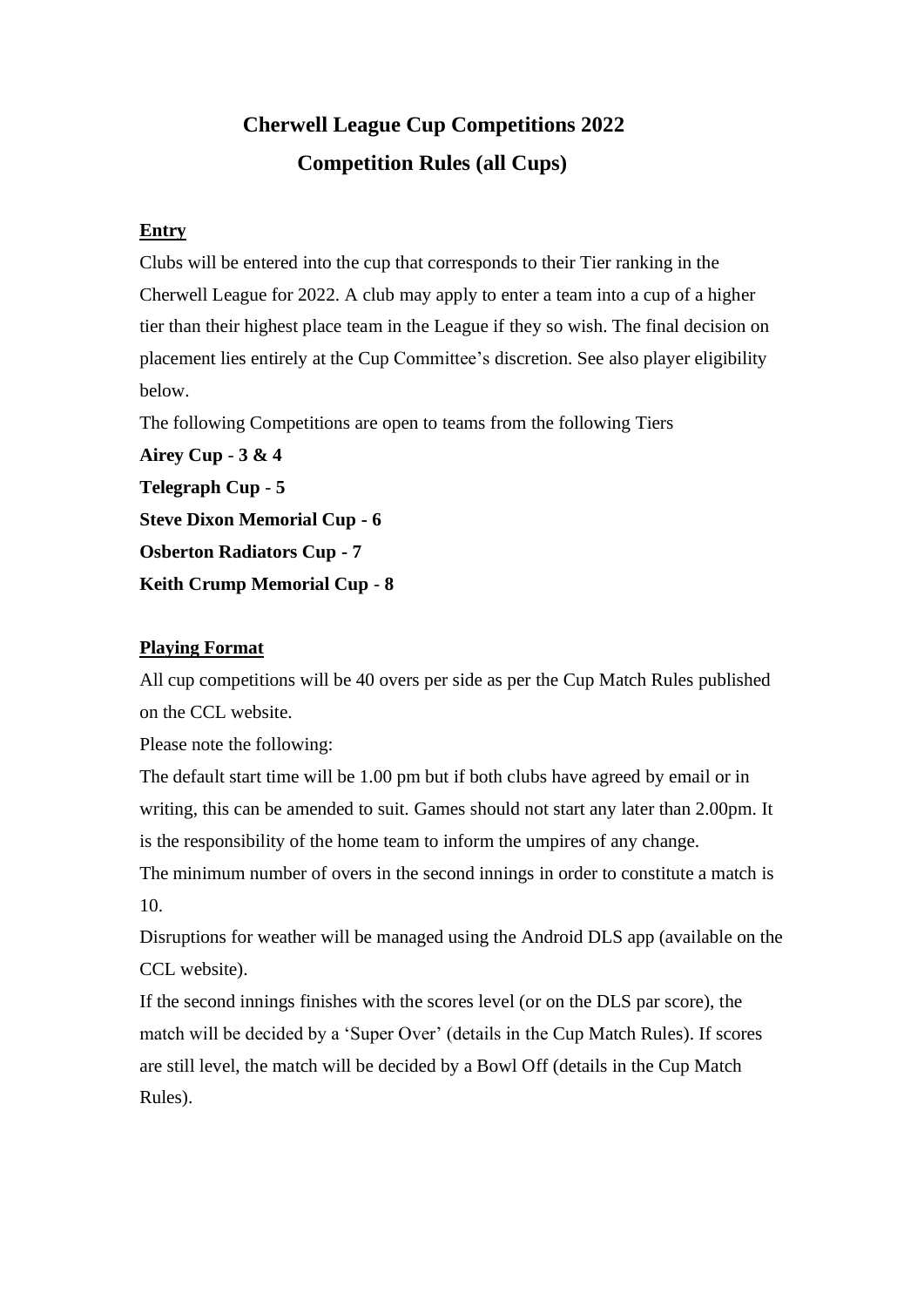### **Match dates**

Matches should be played on the dates as specified below, however, if both teams are in agreement by email or in writing and have informed the Cups Secretary, matches can be pushed back by one week. If teams cannot agree, the team that was unable to fulfil the fixture on the original designated date will concede the tie. Any disputes will be adjudicated at the sole discretion of the Cups Committee. With the agreement of the opposition, teams can cede home advantage and swap the venue. It will be the responsibility of the team originally scheduled at home to inform the umpires and the Cups Secretary of the swap.

In cases where the tie cannot be played for good reason on either date, the tie will be decided by the toss of a coin.

#### **Schedule**

May 8th – Round of 32 (all Cups)

May  $22<sup>nd</sup>$  – Round of 16 – (all Cups)

June  $12<sup>th</sup> - <sup>1</sup>/<sub>4</sub>$  Finals Keith Crump June 19th – ¼ Finals Osberton Radiators June  $26<sup>th</sup> - \frac{1}{4}$  Finals Steve Dixon July  $3^{rd} - \frac{1}{4}$  Finals Telegraph July  $10^{th} - \frac{1}{4}$  Finals Airey

July  $17<sup>th</sup>$  – Semi Finals Keith Crump

July  $17<sup>th</sup>$  – Semi Finals Osberton Radiators

July 24th – Semi Finals Steve Dixon

July  $31<sup>st</sup>$  – Semi Finals Telegraph and Airey

August  $7<sup>th</sup>$  – Final Keith Crump August  $14<sup>th</sup>$  – Final Osberton Radiators August  $21^{st}$  – Final Steve Dixon August  $28<sup>th</sup>$  – Final Telegraph

August  $29<sup>th</sup>$  – Final Airey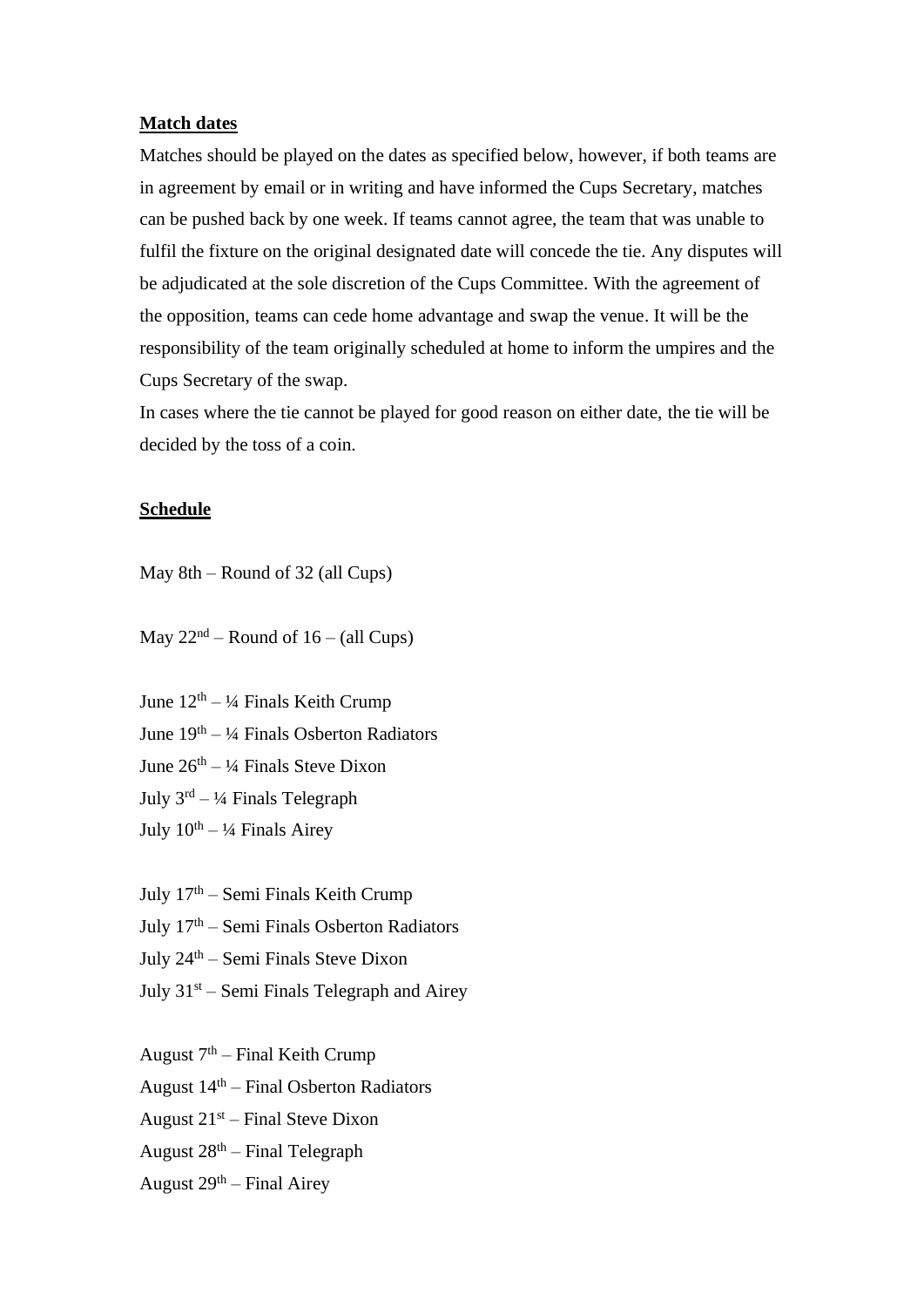## **Umpires**

Each team should provide a suitably qualified club umpire for all rounds up to and including the semi-finals. If unable to do so, clubs should contact the umpires' coordinator who will may appoint an umpire for which the normal umpires' fee of £50 will be payable.

## **Balls**

The team originally drawn at home will provide both balls for the match and the same type of ball must be used in both innings. The ball type should be the Tiflex Buckingham or Hampton however any ball suitable for 40 over cricket is acceptable. If additional balls are required prior to matches, contact the League Secretary. The team originally drawn away will pay to the opposition  $\pounds 10$  in cash on the day as a contribution to ball costs.

#### **Interval**

above.

As the provision of teas is no longer compulsory, there shall be an interval between innings of 30 minutes.

#### **Player Eligibility**

Clubs are encouraged and required to select players appropriate to the Tier of the competition they are playing in. In cases where a player is selected and, in the opinion of the Cups Committee, was clearly inappropriate, even if technically eligible, the committee reserves the right to take action up to and including reversing the result.

Notwithstanding the above, the following rules will apply:

1. All players must be bona fide members of the club they are representing. 2. All players must be registered with the Registrations' Secretary. A player can be registered for cup games only, but not if they are already registered for another club in the League for league (or cup) games. There will be no charge for such registrations. Clubs are strongly discouraged from 'importing' players from e.g. TVCL for cup games and in such a case, the Cups Committee reserve the right to act as detailed

3. Once a player has played in one competition, they are 'cup tied' and ineligible to play in a lower tiered competition. There is no restriction on them playing in a higher